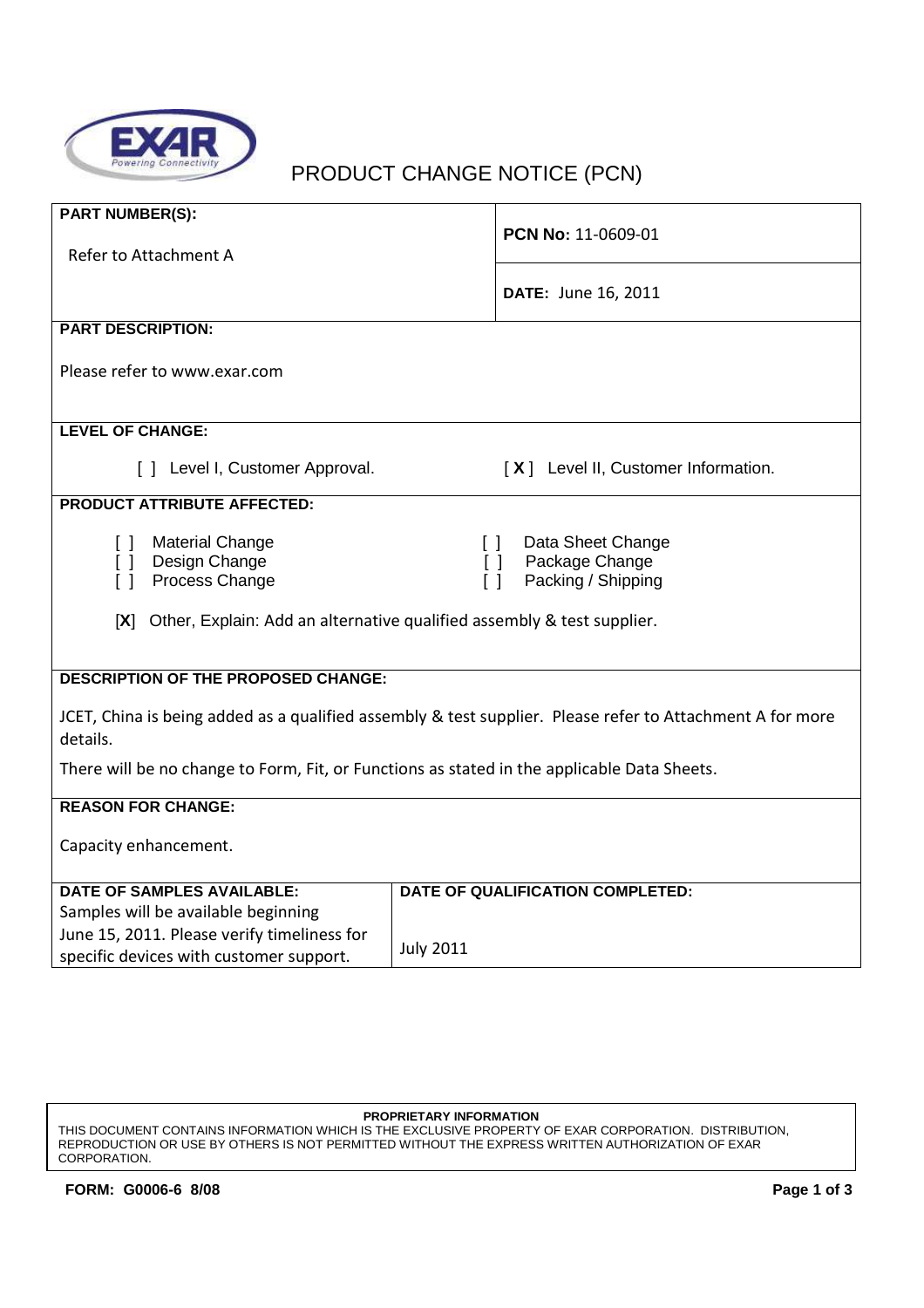

## PRODUCT CHANGE NOTICE

| <b>ESTIMATED CHANGE DATE OR DATE</b><br><b>CODE:</b>                                                                                                                                                                                                 | <b>SUPPORTING DATA:</b>                    |
|------------------------------------------------------------------------------------------------------------------------------------------------------------------------------------------------------------------------------------------------------|--------------------------------------------|
| September 2011                                                                                                                                                                                                                                       | Qualification report                       |
| <b>STANDARD DISTRIBUTION</b><br>[X]                                                                                                                                                                                                                  | <b>CUSTOM DISTRIBUTION</b><br>$\mathsf{I}$ |
| PERSON TO CONTACT WITH QUESTIONS:                                                                                                                                                                                                                    |                                            |
| <b>LISA BEDARD</b><br><b>Exar Corporation</b><br>1 Holiday Avenue<br>West Tower, Suite 450<br>Pointe-Claire, Quebec H9R 5N3<br>Tel: (514) 429-1010 ext 210<br>Fax: (514) 695-2548<br>lisa.bedard@exar.com<br>Please acknowledge receipt of this PCN. |                                            |
| Acknowledged:                                                                                                                                                                                                                                        |                                            |
| <b>Signature</b>                                                                                                                                                                                                                                     |                                            |
| <b>Printed Name</b>                                                                                                                                                                                                                                  |                                            |
| Company                                                                                                                                                                                                                                              |                                            |
| <b>Title</b>                                                                                                                                                                                                                                         |                                            |

**Title** 

**Date** 

**Comments:**  $\blacksquare$ 

### **PROPRIETARY INFORMATION**

THIS DOCUMENT CONTAINS INFORMATION WHICH IS THE EXCLUSIVE PROPERTY OF EXAR CORPORATION. DISTRIBUTION, REPRODUCTION OR USE BY OTHERS IS NOT PERMITTED WITHOUT THE EXPRESS WRITTEN AUTHORIZATION OF EXAR CORPORATION.

\_\_\_\_\_\_\_\_\_\_\_\_\_\_\_\_\_\_\_\_\_\_